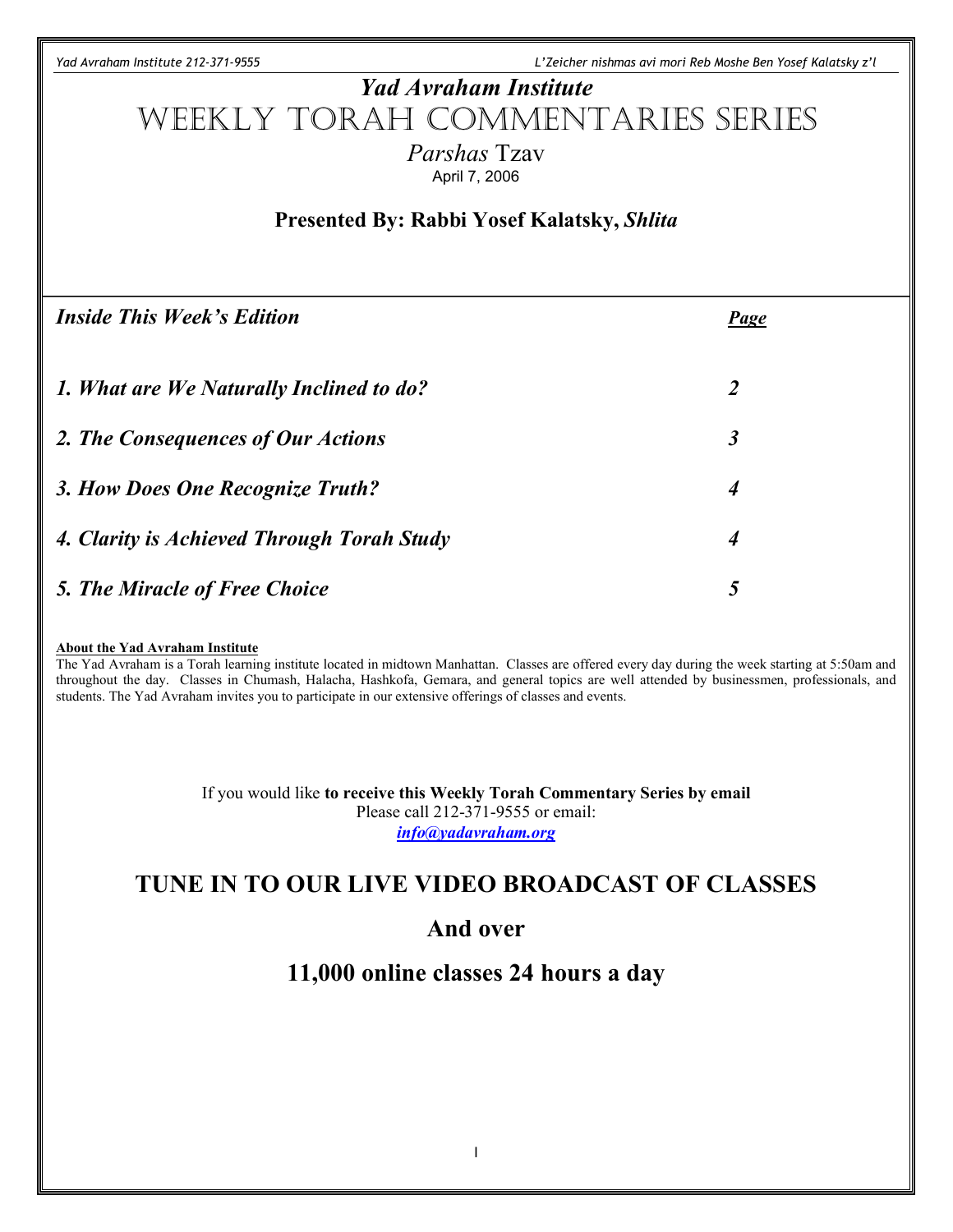#### **Parshas** *Tzav*

*Presented by* **Rabbi Yosef Kalatsky,** *Shlita Dean*

#### *1. What are We Naturally Inclined to do?*

The Torah states, **"Hashem spoke to Moshe saying: Urge (Command) Aaron and his sons saying: This is the law of the elevation-offering: It is the elevation-offering [that stays] on the flame, on the Altar, all night until morning…"** Why did Aaron and his sons need to be "urged" more than any other mitzvah in the case of the elevation offering? Rashi cites Chazal who explain that if there is a situation in which there is a loss of money, one needs to be urged to participate. In the case of the elevation offering, the limbs and the fats are burnt throughout the night, which requires the presence of the Kohen (Priest). The Kohen does not receive a portion of the elevation offering (unlike other offerings) because it is totally consumed on the Altar. Thus, the Kohen might feel that it is not worth his while to be awake all night to ensure that the limbs and the fats are burnt. Even though the Kohen's compensation is the merit of having performed the mitzvah, nevertheless, the Torah tells us that Hashem had to tell Moshe to "urge" Aaron and his sons to do so. How do we understand this?

The Gemara in Tractate *Megillah* tells us that because the Jewish people were not motivated regarding their performance of mitzvos. They remained in their natural state of inertia and thus did not sufficiently engage in Torah Study. It was because of the lack of Torah study that they did not merit the protection of Hashem and were subject to the decree that was issued by Haman to annihilate the Jewish people. What is the cause of one's lack of motivation?

When one appreciates the value of a deed, he will be motivated and can easily overcome the natural state of inertia. However, if one does not perceive the value, he will not engage in that activity and will therefore need to be urged to act.

 The Torah states, **"This is the law of the elevation-offering…"** The Baal HaTurim explains in his commentary that if one studies the verses pertaining to the elevation offering it is valued by G'd as if he brought that offering. The Gemara in Tractate *Menachos* tells us that if one studies and fervently recites the portion of the Torah pertaining to any offering, it is valued as if the person had brought that offering.

The Baal HaTurim explains that there is a commonality between the Torah and the elevation offering. The Torah is referred to as "fire" just as the elevation offering is burnt in fire. In addition, offerings are referred to in the verse as "bread" and a verse in Mishlei refers to the Torah as "bread." Just as the world cannot survive without bread, which is the staple of life, it cannot survive without Torah.

The Gemara in Tractate *Berachos* tells us that one cannot acquire Torah without personal sacrifice for its own sake. However, if when one truly appreciates the value of this endeavor, then he does not perceive it as a sacrifice, even if he did so initially. Aaron and his sons needed to be "urged" to perform the elevation offering because its true value was not perceived. So too, initially one needs to be "urged" to study Torah because its value is not understood**.** The Prophet tells us that all existence is sustained through Torah study. There is no mitzvah that has greater value than the study of Torah itself. As our Rabbis teach us, "*Talmud Torah Keneged Kulam -* the study of Torah is equivalent to all the mitzvos combined."

When one brings an offering, it is referred to as a "sacrifice." The sacrifice itself is a process that rehabilitates spirituality when it has been diminished because of inadvertent sin. If this is the case, why is it considered a sacrifice? When one pays a doctor for a remedy that heals, it is not considered a "sacrifice." How do we understand this? Evidently, the Torah is teaching us that recognizing one's failing and feeling remorse is the sacrifice of the individual. Bringing an offering is an expression of that sacrifice. Similarly, Torah study can only come about through sacrifice. Since one naturally values the material more than the spiritual, if one overcomes that predisposition and recognizes Torah study to be primary, then that is true sacrifice. Therefore,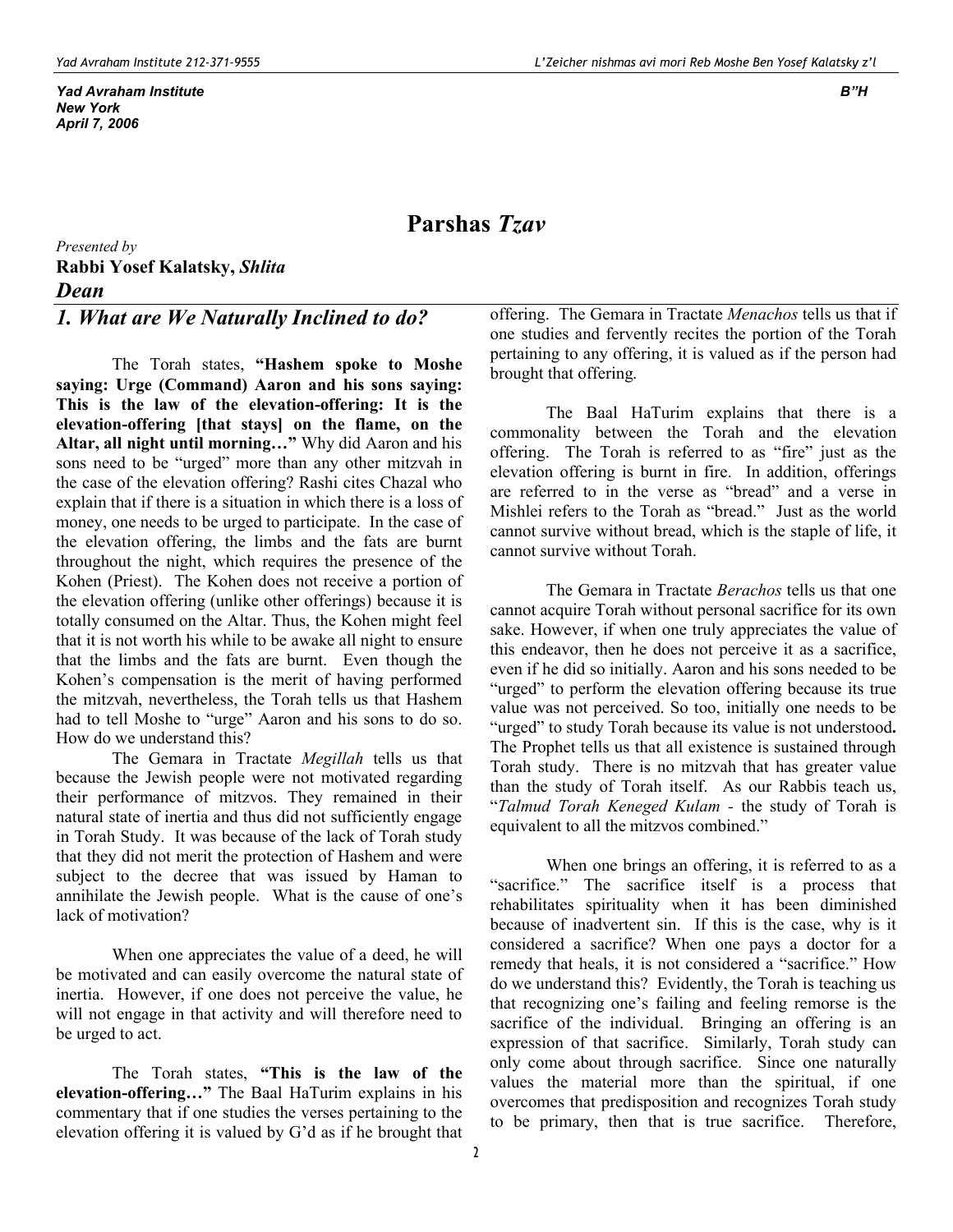regarding Torah study and the elevation offering, one needs to be "urged" to make these sacrifices.

#### *2. The Consequences of Our Actions*

The Torah tells us that the same sin, which is transgressed by two individuals, will have different ramifications based on the status of the person. For example, if an ordinary Jew sins, the blood of the sin offering is sprinkled on the outer Altar (which was located in the courtyard). However, if the Kohen Gadol (High Priest) transgresses the same sin, the blood of the sin offering is sprinkled in the direction of the *Paroches* (curtain), which was located in the inner sanctuary (covered sanctuary). The level of sanctity in the Bais HaMikdash (Temple) intensifies as one approaches the Holy of Holies, which was located in the far end of the covered sanctuary. Thus, the service performed in the covered sanctuary has greater spiritual ramifications.

The Chofetz Chaim writes in his work *Shmiras HaLoshan* (Guarding One's Tongue) that the spiritual state of the person transgressing the sin will determine the magnitude of the consequence. He explains that everything in this world is a reflection of the spiritual world. Just as there is the city of Jerusalem on the terrestrial level, there is a Jerusalem on the spiritual level. Just as there is an outer courtyard in the Bais HaMikdash, which was a location of holiness, so too there is a courtyard on a spiritual level, reflecting the physical one. Just as there is an inner covered sanctuary in the Bais HaMikdash, which was considered holier than the outer sanctuary (courtyard), identically there is a spiritual inner sanctuary reflecting the physical.

When the ordinary Jew sins, he causes a diminishment in the outer spiritual sanctuary, which corresponds to the courtyard of the Bais HaMikdash. Thus, the sprinkling of the blood that is required to bring about the required spiritual correction must only be done in the outer courtyard.

The spiritual failing of the Kohen Gadol, whose dimension of spirituality is greater than that of the ordinary Jew, has a more far-reaching consequence which even diminishes the spirituality of the inner sanctuary. Therefore, in order to effect rehabilitation for the Kohen Gadol, the blood of his sin offering must be sprinkled in the direction of the *Paroches.*

The Chofetz Chaim tells us that on Yom Kippur when the Kohen Gadol enters the Holy of Holies, the first service that he performs is that of the incense offering, which is referred to as the "cloud of the Ketores (Incense)." The Gemara explains that the incense offering atones for *loshan hara* (evil speech). The spiritual ramifications are so severe and profound that it detracts from and undermines the most advanced realms of spirituality. Thus, the atonement that is needed for its correction, takes place in the Holy of Holies. Therefore, the Chofetz Chaim explains that when one wishes to engage in the *teshuvah (atonement)* process, one should first repent for the sin of *loshon hara –* (unproductive negative speech)*.* If one has violated this sin he must first attend to what is most serious, followed by the other issues that need to be corrected.

The *Kli Yakar* cites the Midrash, which states that a person who is arrogant and haughty deserves to be judged by fire. The *Kli Yakar* explains that this does not mean that the person deserves to be burnt for his arrogance (G'd forbid), but rather the burnt offering atones for arrogance. The Torah refers to the burnt offering as an elevated offering, which is consumed by fire. When the offering is burnt, the smoke rises and is similar to the one who is arrogant and has an elevated self-image.

The *Kli Yakar* points out that Torah juxtaposes the removal of the ash from the Altar to the law of the burnt offering. What is the significance of this juxtaposition? He explains that the correction for arrogance is humility. Only when one humbles himself is the atonement complete. Avraham, our Patriarch, was one of the most humble people to ever live. He referred to himself, as "I am only dust and ash." Thus, the juxtaposition of the removal of the ash to the burnt offering indicates that in order for one to be truly atoned for arrogance, he needs to be humbled. However if after one brings the offering he remains arrogant, his offering has little value.

The Gemara tells us that the arrogant person undermines G'd's place in the world. The person, who believes that he is the cause of his own success and everything that surrounds his life, is actually denying the existence of G'd. In his mind, G'd exists only to do his own bidding. Thus, based on what the Chofetz Chaim had said, the behavior of this type of person decreases the spirituality of all existence. Therefore, the fire of the elevation offering moves upward towards heaven in order to correct the diminishment that was brought about through arrogance. In order for the burnt offering to be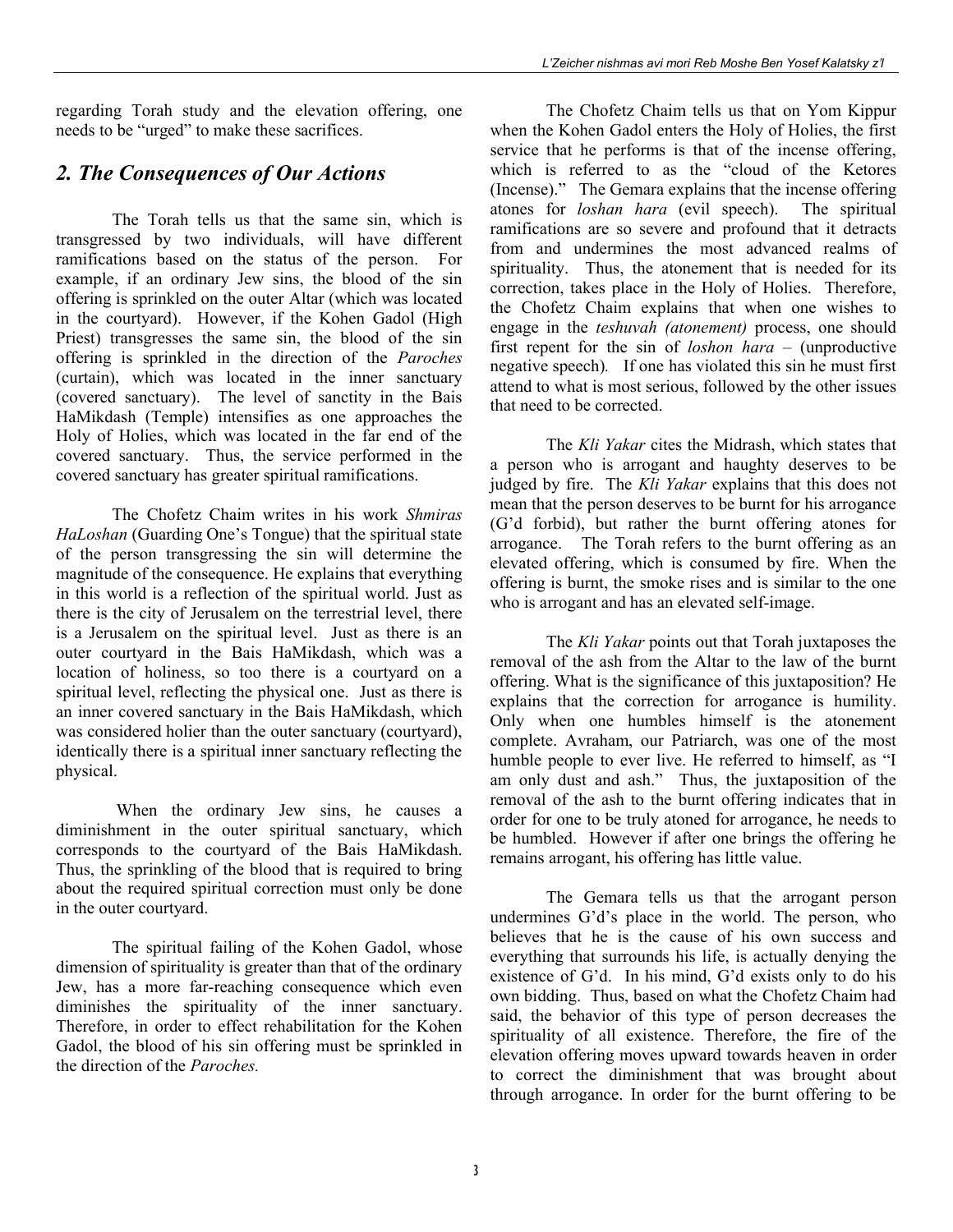fully effective, one needs to internalize the seriousness of the failing and change one's behavior.

#### *3. How Does One Recognize Truth?*

The Torah tells us that Moshe installed Aaron as the Kohen Gadol (High Priest) and his sons as Kohanim (Priests) before the entire assembly of the Jewish people. The Torah states, **"Hashem spoke to Moshe saying: Take Aaron and his sons with him, and the garments…Gather the entire assembly to the entrance of the Tent of Meeting. Moshe did as Hashem commanded him; and the assembly was gathered to the entrance of the Tent of Meeting. Moshe said to the assembly, "This is what Hashem commanded to be done…"**

It is important to note that the assembly of Jewish people was comprised of several million people. How is it possible that all of these people were able to gather in a relatively small space at the entrance to the Tent of Meeting? Rashi cites Chazal who explain that this was one of the few instances in Jewish history that G'd performed the miracle that gave a limited location an unlimited capacity thus enabling the entire Jewish people to stand before the entrance to the Tent. Because of this miracle the entire Jewish people was able to witness the installation of Aaron and his sons as Kohanim.

After the Jewish people assembled at the entrance to the Tent, Moshe spoke to them saying, **"This is the thing that Hashem commanded to be done (to initiate Aaron and his sons)…"** Why did Moshe need to tell the Jewish people that he was acting in accordance with the commandment of Hashem? Was it not obvious since they all witnessed the miracle of the entire Jewish people being contained in a limited location? Nevertheless, Moshe needed to tell the Jewish people, **"This is what Hashem commanded to be done."** How do we understand this?

The Jewish people witnessed many supernatural events. Some of them, as miraculous as they may have been, caused the Jews to be misled and to succumb to idolatry. For example, when Moshe ascended to receive the Torah in heaven, the Jewish people were told that he would return after forty days and forty nights. However due to a misunderstanding of the calculation, Satan caused the Jews to believe that Moshe had passed away and would never return to them. Rashi cites Chazal who say that Satan blackened the sky (during the daytime period) and caused the Jewish people to see in it the image of Moshe lying on his funeral bier. It was the first time in history that the sky blackened in the middle of the day, which indicated to the Jewish people that Moshe had actually died. This event caused them to feel abandoned because their leader was no longer with them. Thus, they were vulnerable to the influence of idolatry (sin of the Golden Calf).

Therefore, the fact that the entire Jewish people experienced the miracle of being gathered in a limited location was not sufficient proof that the communication to them was in fact the Word of Hashem. It was only after Moshe told them explicitly "This is what Hashem commanded to be done" that the Jews believed that the installation of Aaron and his children was the Word of G'd. It is possible to witness many miraculous events that may seem to emanate from the Word of G'd; however, this may not be the case.

Two of the thirteen tenets of Jewish faith state, "I believe with absolute faith that the Torah in its entirety was given by Hashem to Moshe Rabbeinu. I believe with absolute faith that the Torah is immutable and it will not be exchanged or altered in any way." Every letter of the Written Torah and the entire Oral Law is the Word of Hashem, which was transmitted by Moshe to the Jewish people. If something was not transmitted by Moshe, who was the appointed spokesman for G'd, then it should not be accepted. Regardless of the magnitude of miracle, or whether the world becomes dark and an image of Moshe's remains appears it has no meaning whatsoever vis-à-vis the Word of Hashem. The limited location before the Tent assumed an unlimited capacity, yet until Moshe told the Jewish people that it was the command of G'd, it was not to be taken as such.

### *4. Clarity is Achieved Through Torah Study*

The Torah states, **"This is the law of the elevation-offering, the meal offering…"** The *Yalkut* cites the opinion of *Raish Lakish* who interprets this verse to mean, "One who engages in Torah study, it is as if he brought the elevation offering, meal offering, as well as the other offerings." Rava poses a question to *Raish Lakish*, "How can you extrapolate from the verse that Torah study is the equivalent of bringing offerings when the verse itself is needed to teach us the laws pertaining to these offerings." Rava explains that the Torah is communicating to us, "One who engages in Torah study does not need to bring any of the offerings." If each specific offering (such as the elevation offering, meal offering, and sin offering) are intended to correct a specific spiritual failing, how is it possible that one who engages in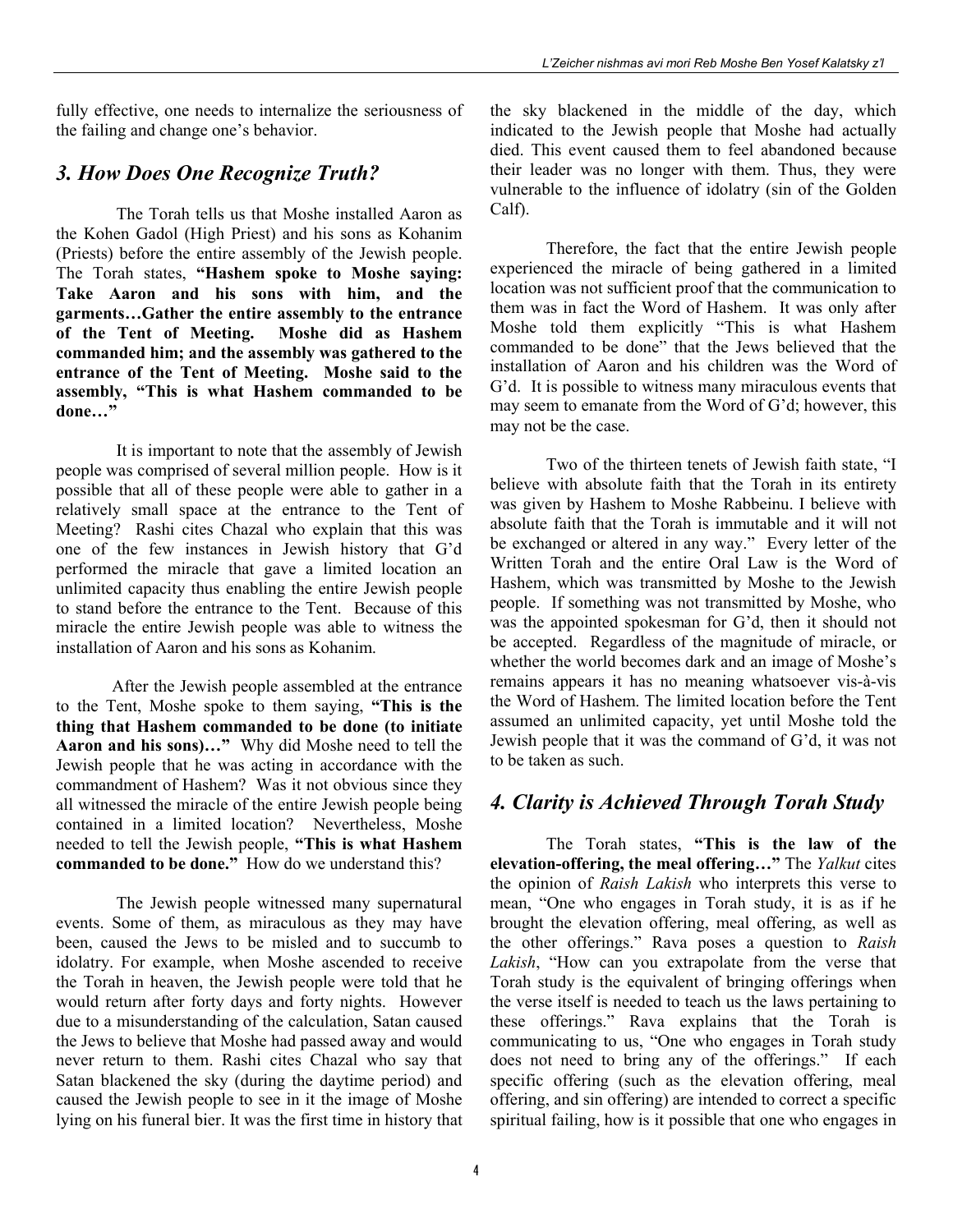Torah study is not in need of them? Additionally it is difficult because Shlomo HaMelech (King Solomon) tells us, "There is no tzaddik in the land who does good and does not sin."

 The statement of Shlomo HaMelech that there is no tzaddik who is perfect, means that the tzaddik has some degree of spiritual failing. However, it does not mean to say that the tzaddik has violated an area of Torah that would require him to bring an offering to rehabilitate his spirituality. Such a transgression would be the result of inadvertently violating the Shabbos or inadvertently benefiting from something that was consecrated. Rather, Shlomo HaMelech's statement is referring to the tzaddik whose service to Hashem could have been performed at a more advanced level and it was not.

Thus, Rava's statement that one who engages in Torah study does not need to bring an offering is not speaking about a person who had transgressed; rather, a person who engages in Torah study is given a level of clarity through the Torah, which does not allow him to fail - even inadvertently.

Spiritual failure emanates from a lack of clarity. If a person truly appreciated and internalized the reality of sin, one would not fail- just as one understands the destructive effect of fire and does not put his hand in it. A person who understands that he is walking through a minefield will be especially careful with every step not to accidentally step on a mine (realizing its consequences). Similarly, through the study of Torah, one achieves a level of clarity to appreciate the wrong at a depth that will not allow him to transgress. Thus, Rava explains that a person who engages in Torah study will not be in need of the offering because he will not require spiritual rehabilitation.

During the period of the First Bais HaMikdash (Temple), the Jewish people violated the three cardinal sins of adultery/incest, idolatry, and murder. The introduction to the Midrash *Eicha* tells us that Hashem had said at the time of the First Temple, "I wish that they (the Jewish people) would have abandoned Me but kept My Torah. Because the innate illumination in Torah would have ultimately led the Jews back to the good." Even if a person falls to a level where he transgresses the three cardinal sins, the study of Torah has the innate ability to give him clarity to appreciate the wrong that he had perpetrated – thus causing him to repent. What would be considered proper and sufficient study of Torah to bring this about?

Ramchal explains that the level of Torah study referred to in the Midrash is when one's time and mind are completely occupied with Torah study. A person, who is infused with Torah thoughts continuously, will ultimately be impacted in a way that despite his behavior, he will be given a level of clarity that will cause him to do *teshuvah* (repentance). Torah is inherently enlightening.

The Gemara in Tractate *Taanis* tells us that if one sees a *Talmud Chacham* (Torah Scholar) angered because of a *halachic* issue (Jewish law), one should understand his vantage point. Torah is referred to in the verse as "fire." The *Talmud Chacham*, who is a repository of that Torah, contains something comparable to fire. Rashi explains this statement to mean that because of the Torah that the *Talmud Chacham* possesses he has a greater capacity to sense the wrong of the transgression than the one who did not study Torah. His reaction is only because he has difficulty tolerating the wrong. It does not emanate from the negative characteristic of anger.

Torah study causes one to have a greater capacity to be sensitive to spirituality. It brings about a level of clarity, which protects the person from doing wrong and gives him a greater appreciation for spiritual opportunity (mitzvos). This is what Rava means when he says that one who is engaged in Torah study does not need to bring an offering.

#### *5. The Miracle of Free Choice*

The Torah tells us that there had to be a continuous fire on the Altar (*Mizbeiach*) and it was forbidden to extinguish it. The Torah repeats the commandment to not extinguish the fire twice. Rashi cites Chazal who state that if one were to extinguish the fire one would be in violation of two Negative Commandments. Why is the Torah so adamant about not extinguishing the fire on the *Mizbeiach*?

The Gemara tells us that during the First Temple Period there was a heavenly fire on the Altar that consumed the offerings. This was in addition to the human fire that was brought every day. This heavenly fire was the same fire that consumed the offering that Aaron had brought when he began officiating. This fire signified the Shechina (the Divine Presence) entering into the Mishkan.

The Gemara in Tractate *Zvachiem* tells us that when King Solomon inaugurated the Temple there were 25,000 offerings that were brought in one day and the fires on the Altar consumed them all. It is not possible that an